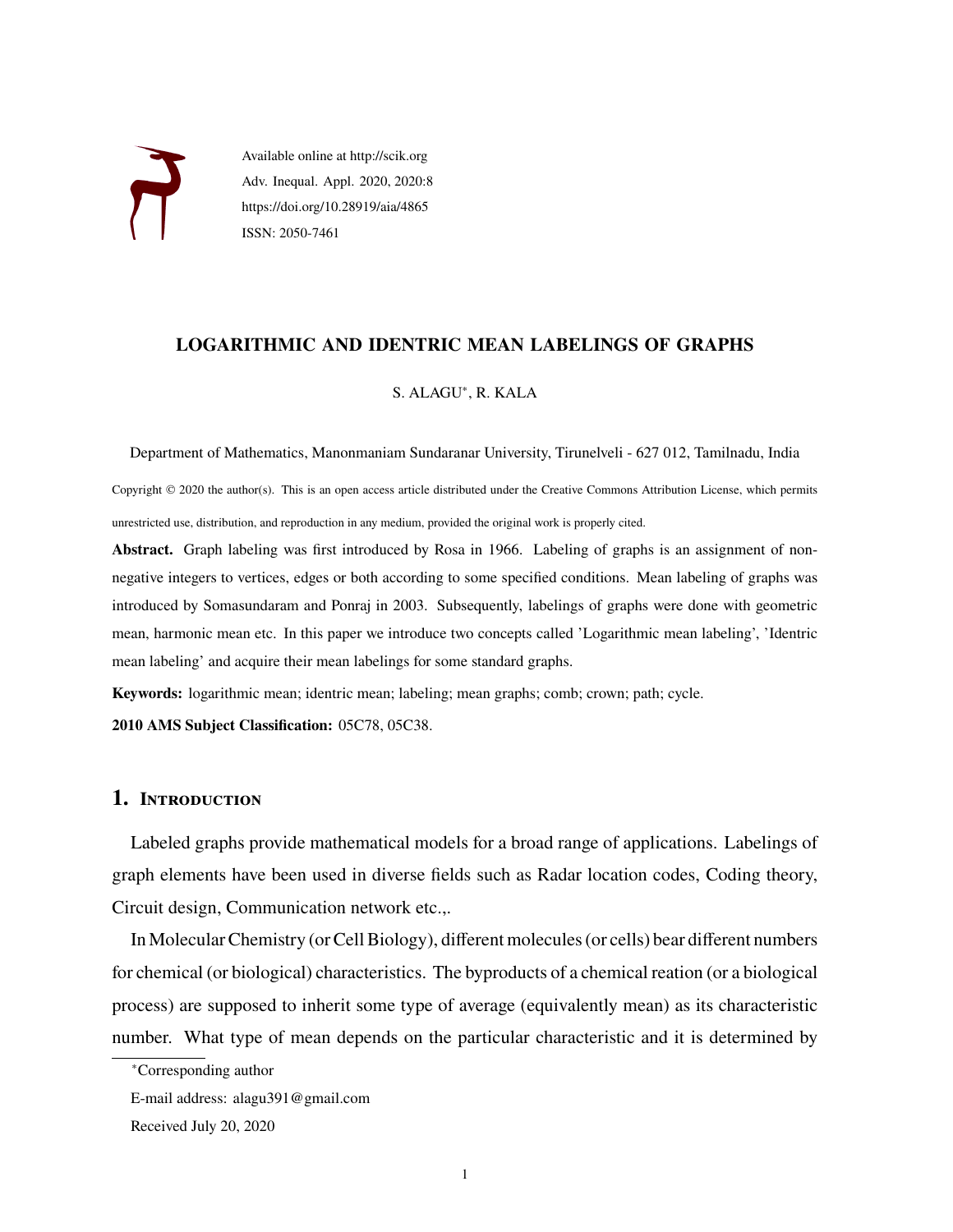#### 2 S. ALAGU, R. KALA

observations. Also different graphs represent different molecular structure. This motivates the study of various mean labelings for graphs. Here we come up with new types of mean labeling called Logarithmic and Identric mean labeling.

First we give the definitions of Logarithmic mean labeling and Identric mean labeling and make some observations on the ranges of both the means for any two positive integers upto a distance of 7 which will be helpful while labeling graphs. We collect all the relevant definitions needed in the sequel.

**Definition 1.1.** A graph is an ordered pair  $G = (V, E)$  where V is a set of vertices and E is a set *of edges which are unordered pair of vertices from . This type of graph is called undirected and simple. In addition, if the number of vertices is finite, then the graph is called finite too.*

**Definition 1.2.** *Let*  $V = \{x_1, x_2, \ldots, x_n\}$  *and*  $E = \{(x_i, x_{i+1}) / 0 \le i \le n-1\}$ *. The graph*  $(V, E)$  *is called a path on n vertices and is denoted by*  $P_n$ *.* 

**Definition 1.3.** *Let*  $V = \{x_1, x_2, \ldots, x_n\}$  *and*  $E = \{(x_i, x_{i+1}) / 0 \le i \le n-1\} ∪ \{(x_1, x_n)\}$ *. The graph*  $(V, E)$  *is called a cycle on n vertices and is denoted by*  $C_n$ *.* 

**Definition 1.4.** *Any cycle with a pendent edge attached to each vertex is called a crown*

**Definition 1.5.** *The graph obtained by joining a single pendent edge to each vertex of a path is called a comb.*

**Definition 1.6.** *A graph on vertices in which any two vertices are adjacent is called a complete graph and is denoted by* $K_n$ *.* 

**Definition 1.7.** A graph is **bipartite** if the set of vertices  $V(G)$  can be partitioned into two *nonempty subsets with vertices and with vertices such that each edge has one end in and the other end in Y*. It is denoted by $K_{m,n}$ .

**Definition 1.8.** *The complete bipartite graph*  $K_{1,n}$  *is called a star.* 

**Definition 1.9.** *The bistar*  $B_{m,n}$  *is the graph obtained from*  $K_2$  *by joining m* pendent edges to *one end of*  $K_2$  *and n pendent edges to the other end of*  $K_2$ *.* 

**Definition 1.10.** A *Triangular snake denoted by*  $T_n$  *is obtained from a path*  $v_1v_2.....v_n$  *by joining*  $v_i$  and  $v_{i+1}$  to a new vertex  $w_i$  for  $1 \leq i \leq n-1$ . It is denoted by  $T_n$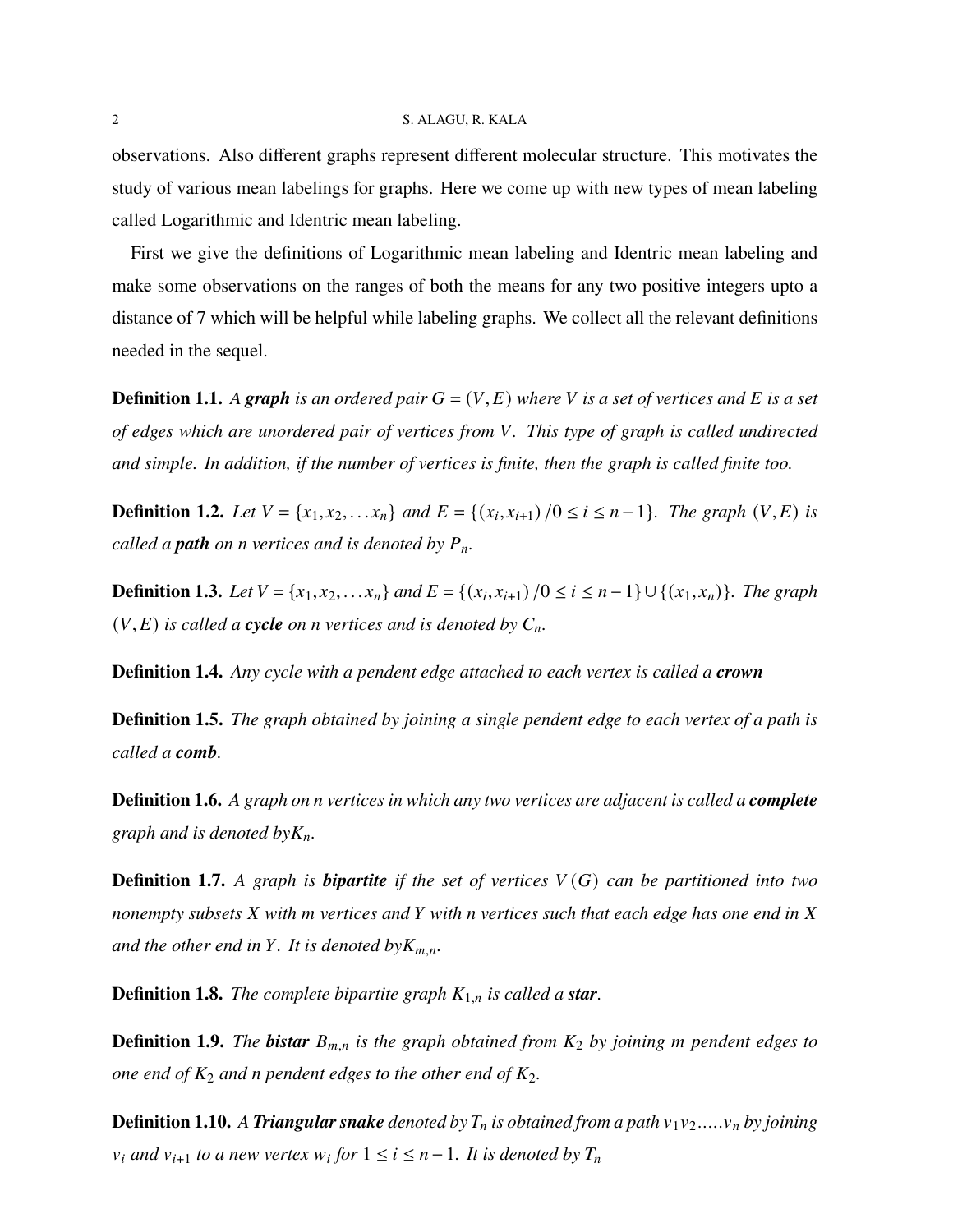**Definition 1.11.** A **Quadrilateral snake** is obtained from a path  $u_1u_2...u_n$  by joining  $u_i$ ,  $u_{i+1}$  to a new pair of vertices  $v_i, w_i$  respectively and joining  $v_i$  and  $w_i$ . It is denoted by $Q_n$ .

**Definition 1.12.** *A Ladder graph, denoted by is a graph obtained from the cartesian product of*  $P_n$  and  $P_1$ .

**Definition 1.13.** *A tree which yields a path on removing its pendent vertices is called caterpillar.*

**Definition 1.14.** *A dragon is formed by joining the end of a path to a cycle.*

**Definition 1.15.** Let a and b be two positive integers. The Logarithmic mean of a and b, denoted *as*  $L(a,b)$ *, is defined by*  $\frac{b-a}{\log b - \log a}$ *.* 

**Definition 1.16.** Let a and b be two positive integers. The Identric mean of a and b, denoted as  $I(a, b)$ , is defined by  $\frac{1}{e}$  $\int \underline{a^a}$  $b^b$  $\int^{\frac{1}{a-b}}$ .

**Fact 1.** [3]. For distinct positive numbers a and b,  $G(a,b) < L(a,b) < I(a,b) <$  $A(a,b)$ , where  $G(a,b)$  and  $A(a,b)$  denote respectively, the geometric and arithemtic means  $of a, b.$ 

## **2. Main Results**

**Definition 2.1.** Let  $G = (V, E)$  be a graph with p vertices and q edges. G is said to be a *Logarithmic mean graph if it is possible to label the vertices*  $x \in V$  with distinct labels  $f(x)$  from 1,2,...q + 1 *in such a way that on labeling each edge*  $e = xy$  *with*  $\left| \frac{y-x}{\log y - \log x} \right|$  *or*  $\left[ \frac{y-x}{\log y - \log x} \right]$ *, the resulting edge labels are distinct and are from* 1*,*2*, .... In this case is called a Logarithmic mean labeling.*

**Definition 2.2.** Let  $G = (V, E)$  be a graph with p vertices and q edges. G is said to be an *Identric mean graph if it is possible to label the vertices*  $x \in V$  with distinct labels  $f(x)$  from 1,2,...q + 1 *in such a way that on labeling each edge*  $e = xy$  with  $\left| \frac{1}{e} \right|$  $\ell$  $\int \frac{x^x}{x^x}$  $\overline{y}$  $\int^{\frac{1}{x-y}}$  or  $\int_{a}^{b}$  $\boldsymbol{e}$  $\int \frac{1}{x} dx$  $\overline{y}$  $\left\lfloor \frac{1}{x-y} \right\rfloor$ *, the resulting edge labels are distinct and are from* 1*,*2*, .... In this case is called an Identric mean labeling.*

**Remark 2.3.** *For to be a Logarithmic/Identric mean graph, (1,2) or (1,3) must be the labels for some pair of vertices, since with respect to Logarithmic/Identric mean labeling, only the labels (1,2) and (1,3) for vertices allow us to give the label 1 for an edge.*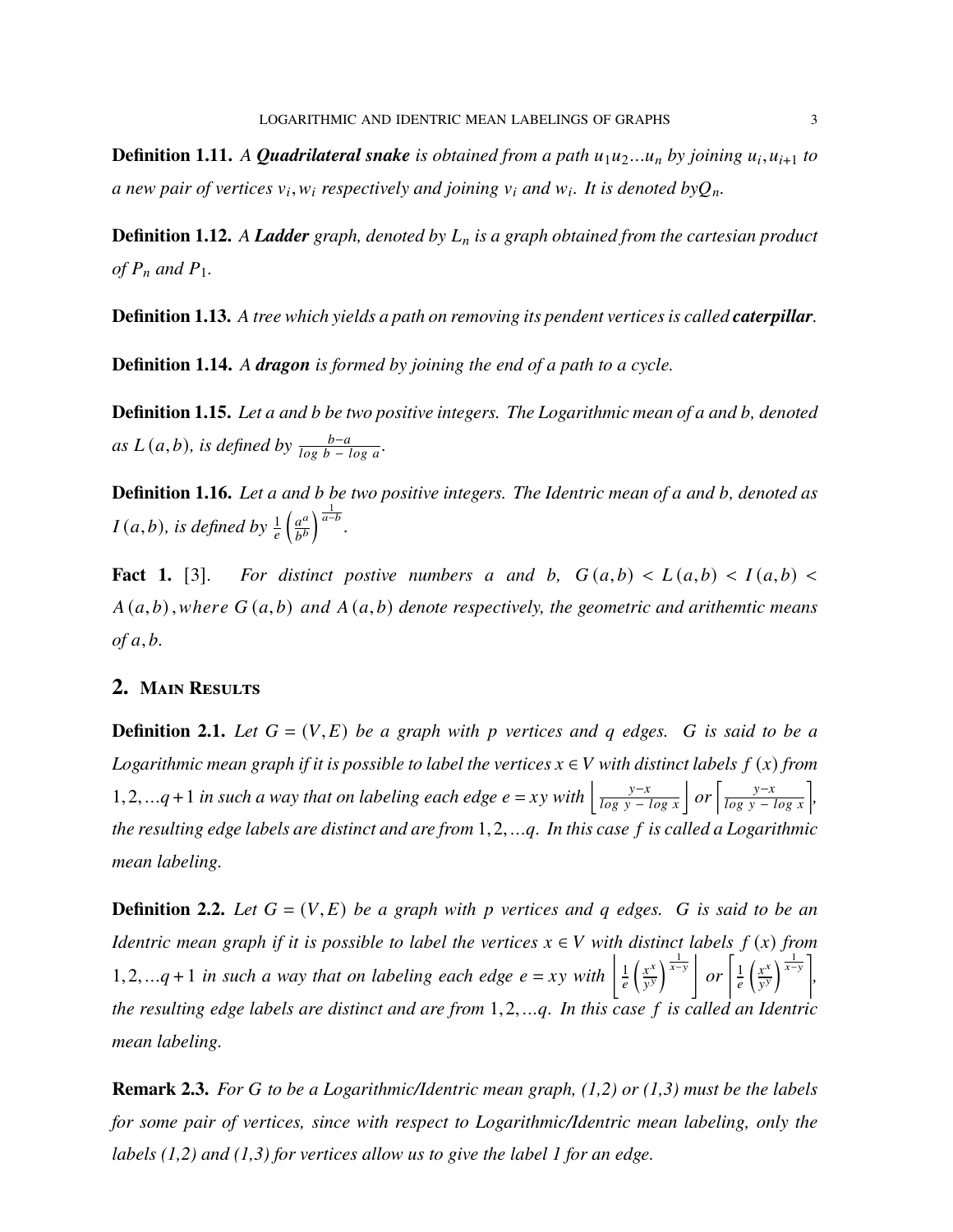#### 4 S. ALAGU, R. KALA

**Remark 2.4.** *Clearly a*  $(p,q)$  *graph cannot admit Logarithmic and Identric mean labeling if*  $p > q + 1$ .

**Remark 2.5.** *For to be a Logarithmic/Identric mean graph, must be a label for one of the edges. To obtain as one of the edge labels, some pair of vertices must receive one of the following set of labels :*  $(q-1,q)$ ,  $(q-1,q+1)$ ,  $(q,q+1)$ ,  $(q-2,q+1)$ . This claim can be *substantiated using the following two propositions.*

**Proposition 2.6.** *Let a*, *b be positive integers with*  $a < b$ *. Then* 

 $1.a < L(a,b) < b.$  $2.a < I(a,b) < b.$ 

*Proof.* 1.To prove :  $a < L(a,b) < b$ That is to prove :  $a < \frac{b-a}{\log b - \log a} < b$ To prove : (i)  $a < \frac{b-a}{\log b - \log a}$  (ii) $b > \frac{b-a}{\log b - \log a}$ Proof of (i) : Enough to prove (henceforth abbreviated as ETP) :  $a < \frac{b-a}{\log \frac{b}{a}}$ ETP :  $a \, log \frac{b}{a} < b - a$ ETP :  $a \, log \left( 1 + \frac{h}{a} \right)$  $\boldsymbol{a}$  $\left( \begin{array}{c} \n k \n \end{array} \right)$  < *h* where *b* = *a* + *h*; *h* > 0 ETP :  $log(1+x) < x$  for  $x > 0$ ETP :  $f(x) = x - log(1+x) > 0$ , for  $x > 0$ Now  $f'(x) = 1 - \frac{1}{1+x}$  $\frac{1}{1+x} > 0$  for  $x > 0$ . Therefore, f is strictly increasing in  $\infty$ . Also  $f(0) = 0$ . Therefore,  $f(x) > f(0) = 0 \forall x > 0$ . Hence (i) - the left side of the inequality of (1) is proved. Proof of (ii) : ETP :  $\frac{b-a}{\log \frac{b}{a}} < b$ ETP :  $b - a < b \log \frac{b}{a}$  $\text{ETP}: h < b \log \left(1 + \frac{h}{a}\right)$  $\boldsymbol{a}$ where  $b = a + h$ ;  $h > 0$ *Note that*  $\frac{h}{h}$  $\boldsymbol{b}$  $=\frac{h}{h}$  $a + h$  $=1-\frac{a}{a}$  $a + h$ 

 $\boldsymbol{a}$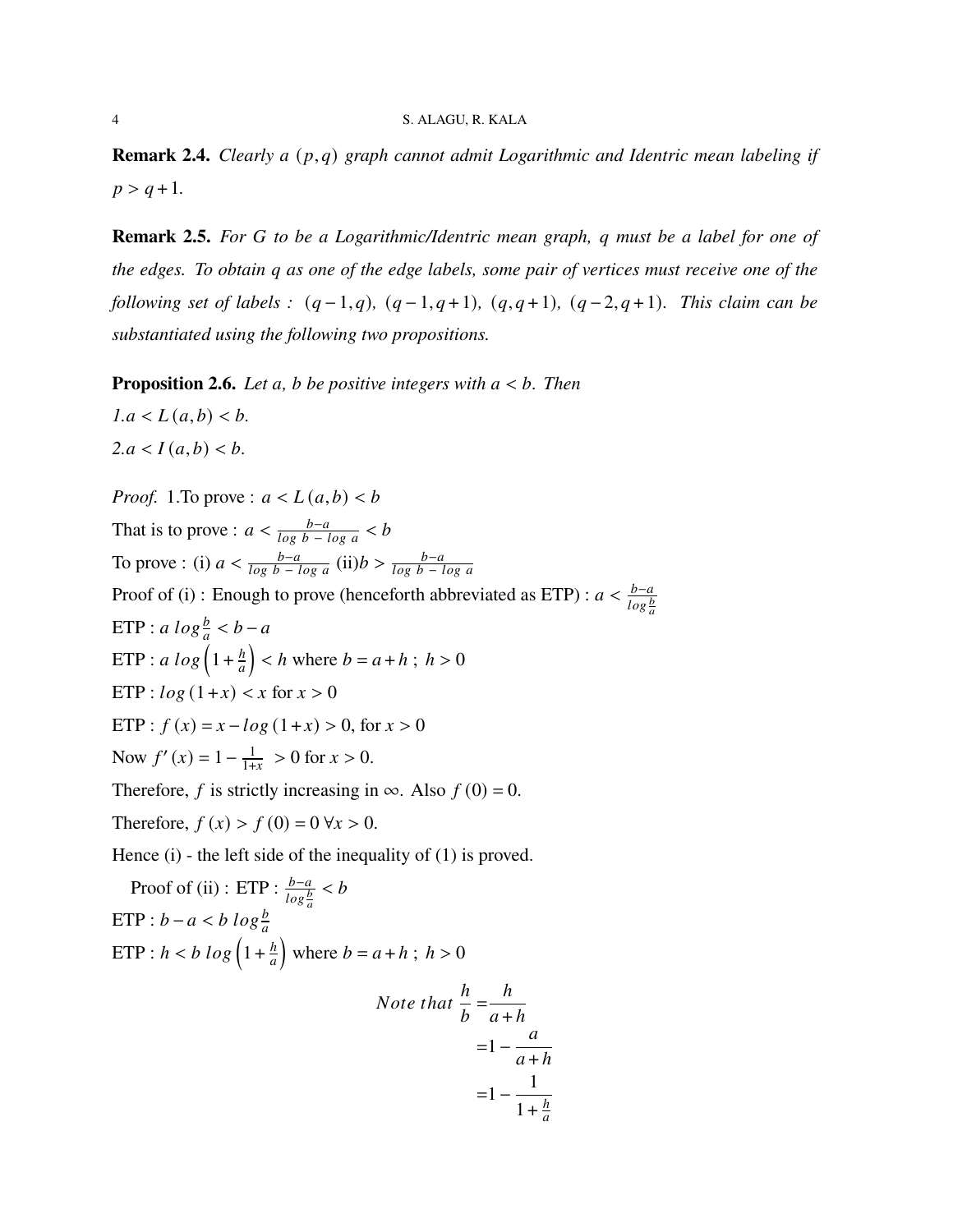ETP: 
$$
1 - \frac{1}{1 + \frac{h}{a}} < \log\left(1 + \frac{h}{a}\right)
$$

\nETP:  $1 - \frac{1}{1 + x} < \log\left(1 + x\right)$  for  $x > 0$ .

\nETP:  $g(x) = \log\left(1 + x\right) - 1 + \frac{1}{1 + x} > 0$  for  $x > 0$ .

\nNow  $g'(x) = \frac{1}{1 + x} - \frac{1}{(1 + x)^2} > 0$  for  $x > 0$ .

\nTherefore,  $g$  is strictly increasing in  $\infty$ . Also  $g(0) = 0$ .

Therefore,  $g(x) > g(0) = 0 \forall x > 0$ .

Hence (ii) - the right side of the inequality of (1) is proved.

2. To prove :  $a < I(a, b) < b$ That is to prove :  $a < \frac{1}{e}$  $\int \underline{a^a}$  $b^b$  $\int^{\frac{1}{a-b}}$  < *b* It is the same as proving  $a < \frac{1}{e}$  $\int \underline{b^b}$  $\overline{a^a}$  $\int_{b-a}^{\frac{1}{b-a}}$  < b Now to prove : (i) $a < \frac{1}{e}$  $\int \underline{b^b}$  $\overline{a^a}$  $\int_{0}^{\frac{1}{b-a}}$  (ii) $\frac{1}{e}$  $\int$  $a^a$  $\int_{b-a}^{\frac{1}{b-a}}$  < b Proof of (i) :

Now 
$$
a < \frac{1}{e} \left( \frac{b^b}{a^a} \right)^{\frac{1}{b-a}} \Leftrightarrow ae < \left( \frac{b^b}{a^a} \right)^{\frac{1}{b-a}}
$$
  
\n $\Leftrightarrow \log a + 1 < \frac{1}{b-a} \log \frac{b^b}{a^a} = \frac{1}{b-a} (b \log b - a \log a)$   
\n $\Leftrightarrow (b-a) \log a + b - a < b \log b - a \log a$   
\n $\Leftrightarrow b - a < b \log b - b \log a = b \log \frac{b}{a}$   
\n $\Leftrightarrow 1 - \frac{a}{b} < \log \frac{b}{a}$   
\n $\Leftrightarrow 1 - \frac{a}{a+h} < \log \frac{a+h}{a}$ , where  $b = a+h$ ;  $h > 0$   
\n $\Leftrightarrow 1 - \frac{1}{1+x} < \log (1+x)$ , where  $x = \frac{h}{a}$   
\n $\Leftrightarrow \frac{x}{1+x} < \log (1+x)$   
\n $\Leftrightarrow x < (1+x) \log (1+x)$ 

To prove that  $x < (1+x) \log(1+x)$ , it is enough to prove that

$$
f(x) = (1+x) \log (1+x) - x > 0 \text{ for } x \ge 0.
$$
  

$$
f'(x) = \log (1+x)
$$
  

$$
f'(x) > 0 \text{ for } x > 0.
$$

f is strictly increasing in  $[0, \infty)$ . Also  $f(0) = 0$ .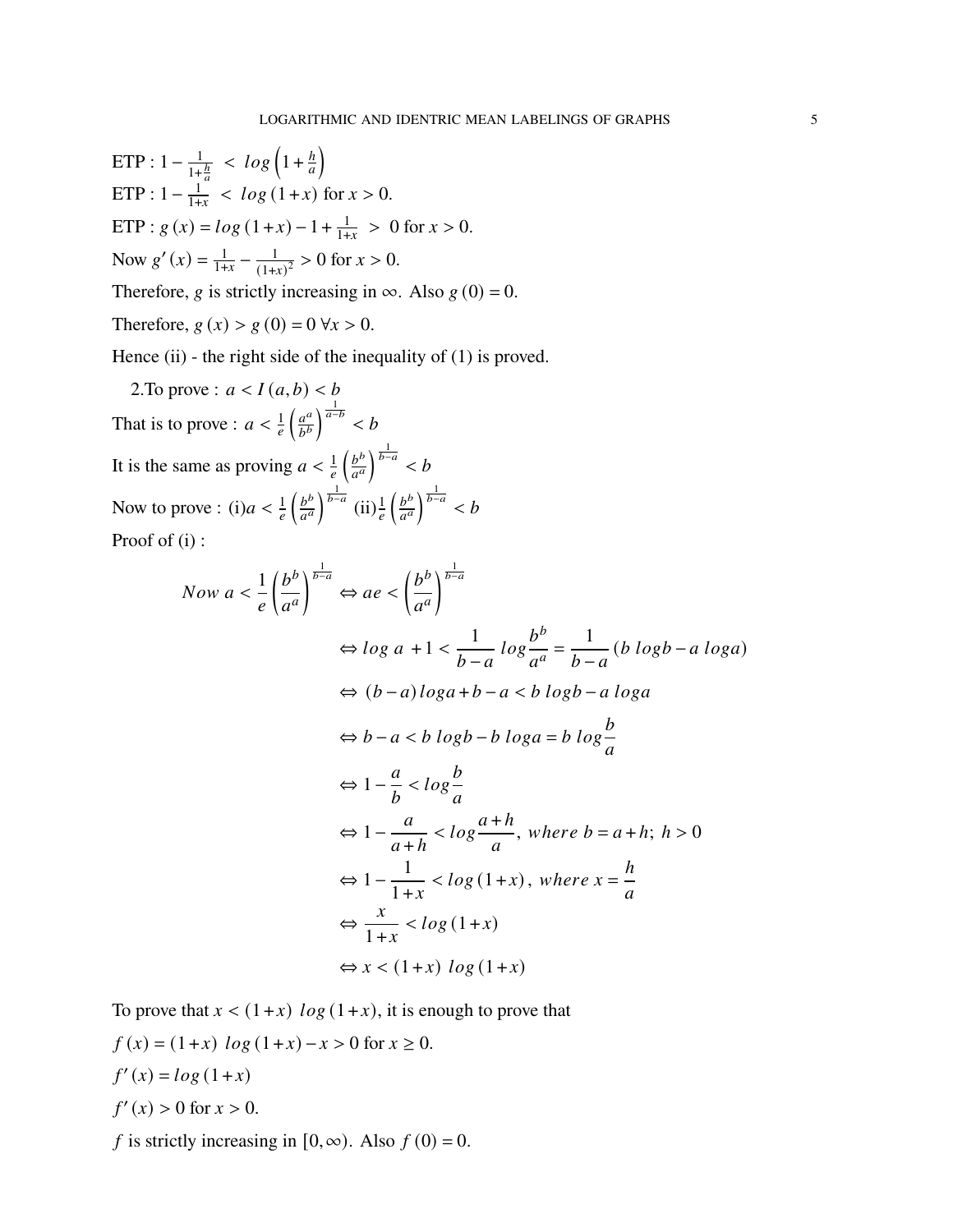Therefore  $f(x) > f(0) = 0$ Therefore  $f(x) > 0$  for  $x \ge 0$ . Proof of (ii) : To prove :  $\frac{1}{e}$  $\int$  $\overline{a^a}$  $\int_{b-a}^{\frac{1}{b-a}}$  < b Now 1  $\ell$  $(b^b$  $a^a$  $\int_{b-a}^{\frac{1}{b-a}}$  < b  $\Leftrightarrow$  $(b^b$  $a^a$  $\sqrt{\frac{1}{b-a}}$ *<*   $\Leftrightarrow \frac{1}{1}$  $b-a$  $log\frac{b^b}{a^a}$  $\frac{b}{a^a}$  < logb +1  $\Leftrightarrow$  *b*  $logb - a loga < (b - a)(logb + 1)$  $\Leftrightarrow$  a  $\log \frac{b}{a}$  $\boldsymbol{a}$  $\lt b - a$  $\Leftrightarrow$   $log\frac{b}{a}$  $\boldsymbol{a}$ *<*  $b-a$  $\boldsymbol{a}$  $=\frac{b}{-}$  $\boldsymbol{a}$ −1  $\Leftrightarrow log\frac{a+h}{a}$  $\boldsymbol{a}$ *<*  $a + h$  $\boldsymbol{a}$  $-1$ , *where*  $b = a + h$ ;  $h > 0$  $\Leftrightarrow log\left(1+\frac{h}{a}\right)$  $\boldsymbol{a}$  $\overline{ }$ *< ℎ*  $\boldsymbol{a}$  $\Leftrightarrow log(1+x) < x$  [where  $x = \frac{h}{a}$ ]  $\boldsymbol{a}$ ]*.*  $\Leftrightarrow$  1+*x* <  $e^x$ 

For  $x > 0$ ,  $1 + x < e^x$  is always true. Hence proved.  $\Box$ 

**Proposition 2.7.** *For*  $k > n(n+2)$ ,  $i + n < L(i, i + k) < I(i, i + k) < i + \frac{k}{2}$  $\frac{k}{2}$ .

*Proof.*  $L(i, i+k) < I(i, i+k)$  is always true, by Fact 1. Again by Fact 1,  $L(i, i+k) < I(i, i+k)$  $A(i, i + k) = i + \frac{k}{2}$  $\frac{k}{2}$ . Now to prove that  $i + n < L(i, i + k)$ , it is enough if we prove that  $i + n <$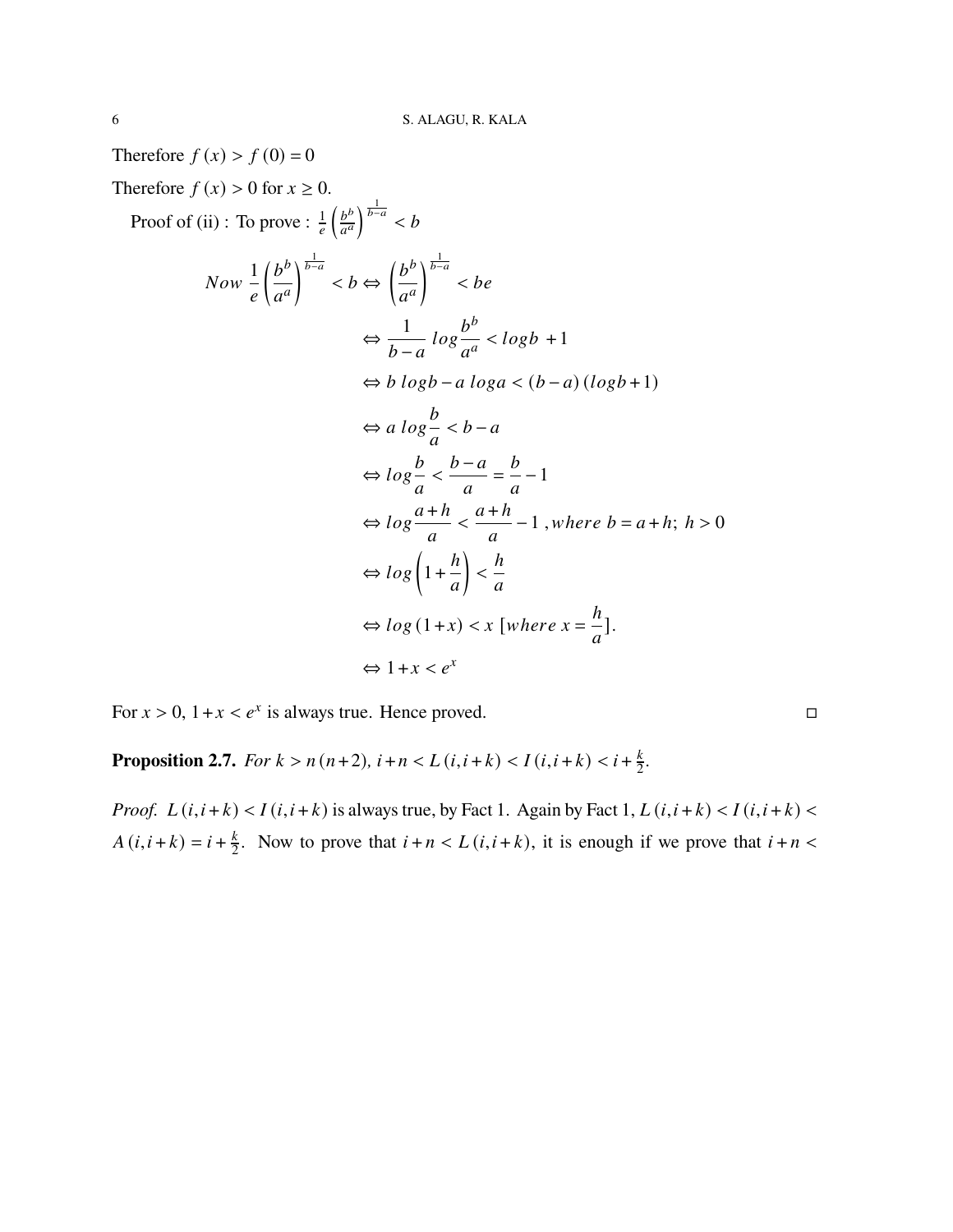$G(i, i+k)$  for  $k > n(n+2)$ .

$$
i+n < G(i, i+k) \Leftrightarrow (i+n)^2 < i (i+k)
$$
  

$$
\Leftrightarrow i^2 + 2ni + n^2 < i^2 + ki
$$
  

$$
\Leftrightarrow n^2 < (k-2n)i
$$
  

$$
\Leftrightarrow 1 < \left(\frac{k}{n^2} - \frac{2}{n}\right)i
$$
  

$$
\Leftrightarrow \frac{k}{n^2} - \frac{2}{n} > 1
$$
  

$$
\Leftrightarrow \frac{k-2n}{n^2} > 1
$$
  

$$
\Leftrightarrow k - 2n > n^2
$$
  

$$
\Leftrightarrow k > n^2 + 2n
$$
  

$$
\Leftrightarrow k > n (n+2)
$$

Hence the proposition. □

**Observation 1.** *From the above Proposition, we note that*  $i + 1 < L(i, i + k) < I(i, i + k) < i + \frac{k}{2}$ 2 *for*  $k > 3$ 

**Observation 2.** If the vertices u and v have labels i and  $i + 1$  respectively, then by (1) and (2) of *Proposition 2.6,*  $i < L(i, i+1) < I(i, i+1) < i+1$  *and hence the edge uv can be given the label*  $i$  *or*  $i+1$ *.* 

**Observation 3.** If the vertices u and v are labeled with i and  $i + 2$  respectively, then  $i <$  $L(i, i+2) < I(i, i+2) < A(i, i+2) = i+1$ . So the edge uv can be labeled with *i* or *i* + 1.

**Observation 4.** We have  $(i+1)^2 = i^2 + 2i + 1 \leq i^2 + 3i = i (i+3)$ . Hence  $i+1 \leq G(i,i+3)$  and  $so\ i+1 < L(i,i+3) < I(i,i+3) < A(i,i+3) = i+\frac{3}{2}$  $\frac{3}{2}$ . If the vertices *u* and *v* have *i* and *i* + 3 *respectively as labels, the edge uv can be given the label*  $i + 1$  *or*  $i + 2$ *.* 

**Observation 5.** If the vertices u and v are labeled with i and  $i + 4$  respectively, then by Obser*vation 1, taking*  $k = 4$ ,  $i + 1 < L(i, i + 4) < I(i, i + 4) < i + 2$  *and hence the edge uv can be labeled*  $with$   $i + 1$  *or*  $i + 2$ *.*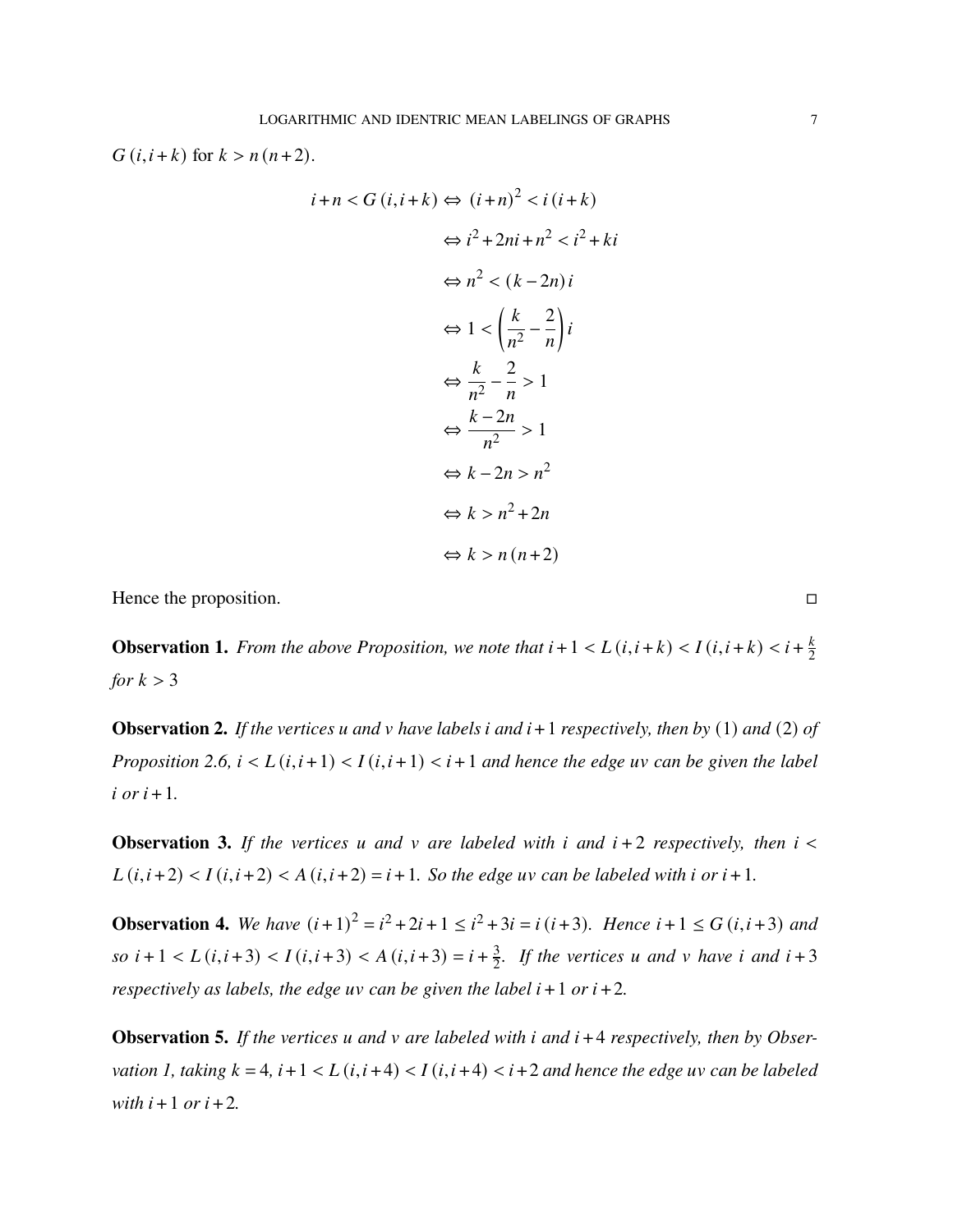**Observation 6.** *By Observation 1, we have*

 $i+1 < L(i, i+5) < I(i, i+5) < i+\frac{5}{2}$  $\frac{5}{2}$ . Hence on labeling the vertices *u* and *v* with *i* and *i* + 5 *respectively, the edge uv can be guarenteed the label*  $i + 2$ *.* 

### **Observation 7.** *By Observation 1, we have*

 $i+1 < L(i,i+6) < I(i,i+6) < i+3$ . Hence on labeling the vertices u and v with i and  $i+6$ *respectively, the edge uv can be given the label*  $i + 2$ *.* 

Considering all the above observations, we now give the following figures which depict the range of Logarithmic/Identric mean.



**Theorem 2.8.** *Any path is both a Logarithmic and an Identric mean graph.*

*Proof.* Let  $P_n$  be a path on  $n$  vertices given by  $u_1, u_2, u_3, \ldots, u_n$  with  $n-1$  edges. Let  $f : V(P_n) \to \{1, 2, ..., q+1\}$  be defined by

 $f(u_i) = i$ ,  $1 \le i \le n$ . Now each edge  $u_i u_{i+1}$  can be labeled as  $i, 1 \le i \le n$ . Thus f becomes both Logarithmic and Identric mean labeling and hence paths are Logarithmic and Identric mean graphs.  $\Box$ 

**Example 1.** A Logarithmic/Identric mean labeling of  $P_5$  is shown below.



**Theorem 2.9.** *Any cycle is both a Logarithmic and an Identric mean graph.*

*Proof.* Let  $C_n$  be a cycle on *n* vertices  $u_1, u_2, \ldots, u_n$ . Rename the vertices  $u_{\left[\frac{n}{2}\right]+1}, u_{\left[\frac{n}{2}\right]+2}, \dots, u_n$  as  $v_m, v_{m-1}, \dots, v_1$  respectively, where  $m + \left[\frac{n}{2}\right]$  $\frac{n}{2}$  = n. Define  $f: V(C_n) \to \{1, 2, ..., q+1\}$  by  $f(u_i) = 2i - 1$  and  $f(v_i) = 2i$ . The edges  $u_i u_{i+1}$  get labels  $\lceil \frac{2i+1}{2} \rceil$  $\frac{z+1}{2}$  and the edges  $v_i v_{i+1}$  get labels  $2i+1$ .  $u_1 v_1$  gets the label 1 and  $u_{\lceil \frac{n}{2} \rceil} v_m$  gets the label n.  $\Box$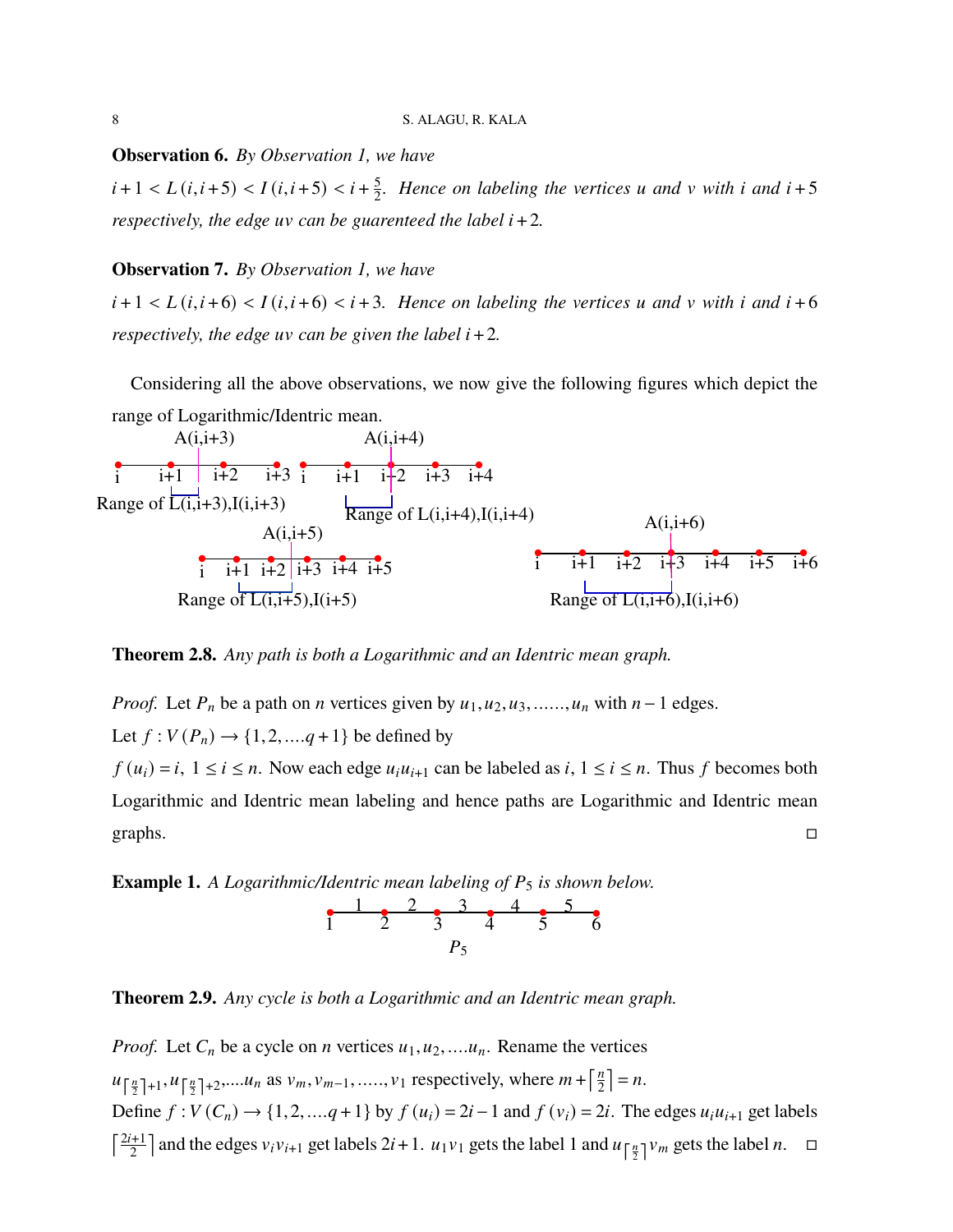**Example 2.** A Logarithmic/Identric mean labeling of  $C_5$  and  $C_6$  are shown below.



**Theorem 2.10.** *Triangular snake is both a Logarithmic and an Identric mean graph.*

*Proof.* Let  $T_n$  be a traingular snake with  $v_i$ ,  $1 \le i \le n$  being the vertices of the path and  $w_i$ ,  $1 \le i \le n$ being the vertices that are joined to  $v_i v_{i+1}$ . Let  $f : V(T_n) \to \{1, 2, ..., q+1\}$  be defined by  $f(v_1) = 1, f(v_i) = 3i - 3, 2 \le i \le n$  and  $f(w_i) = 3i - 1, 1 \le i \le n - 1$ . With respect to this type of labeling for the vertices, for  $1 \le i \le n-1$  the edges  $v_i v_{i+1}$ ,  $v_i w_i$  and  $v_{i+1} w_i$  get the labels  $3i-1$ ,  $3i - 2$  and 3i respectively. Thus f becomes both Logarithmic and Identric mean labeling and hence  $T_n$  is both Logarithmic and Identric mean graphs.  $\Box$ 

**Example 3.** *A Logarithmic/Identric mean labeling of*  $T_5$  *is shown in the figure below.* 



**Theorem 2.11.** *Quadrilateral snake*  $Q_n$  *admits Logarithmic/Identric mean labeling of graphs.* 

*Proof.* Let  $Q_n$  be a quadrilateral snake as given in definition.

Define  $f: V(Q_n) \to \{1,2,3, \ldots, q+1\}$  as follows.  $f(u_1) = 1$ ,  $f(u_i) = 4i - 4$  for  $2 \le i \le n$ ,  $f(v_i) = 4i - 2$  for  $1 \le i \le n$ ,  $f(w_i) = 4i - 1$  for  $1 \le i \le n$ . For  $1 \le i \le n - 1$  Edges  $u_i v_i$ ,  $v_i w_i$ ,  $u_i u_{i+1}$ ,  $u_{i+1} w_i$  get the labels  $4i - 3$ ,  $4i - 1$ ,  $4i - 2$ ,  $4i$  respectively. This results in distinct edge  $lables.$ 

**Example 4.** *A Logarithmic/Identric mean labeling of*  $Q_3$ *.*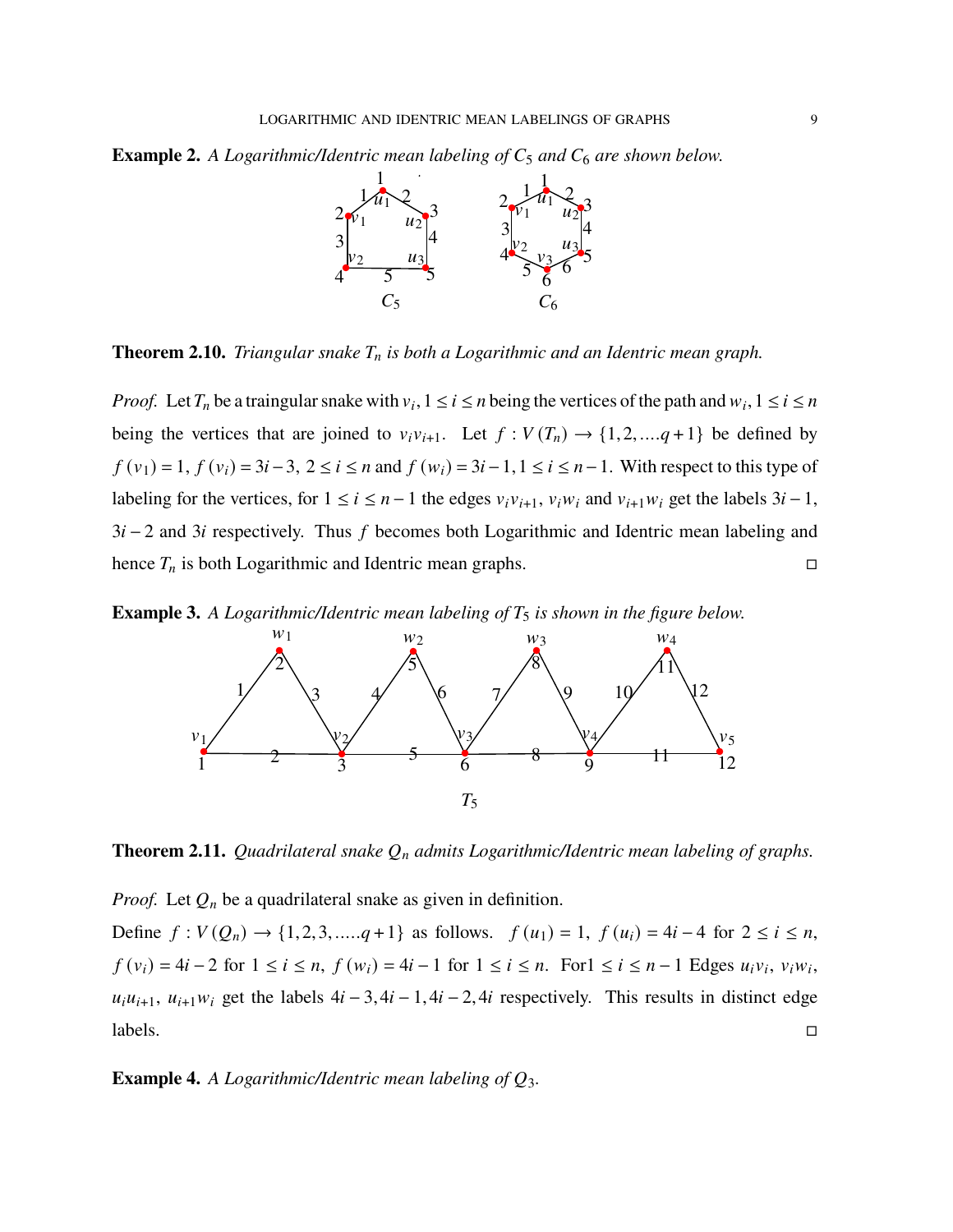

**Theorem 2.12.** *The Star graph*  $K_{1,n}$ ,  $n > 5$  *is not a Logarithmic/Identric mean graph.* 

*Proof.* Let  $K_{1,n}$ ,  $n > 5$  be a star graph where the vertex u is attached to  $v_1, v_2, \ldots, v_n$ . By Remark 2.3, to get the label 1, 1 and 2 must be adjacent or 1 and 3 must be adjacent. The central vertex u should receive one of the labels  $: 1, 2, 3$ . Consider the case when the central vertex is given 1 or 2. None of  $L(1,n)$ ,  $I(1,n)$ ,  $L(2,n)$ ,  $I(2,n)$  is *n* for  $n > 4$ , since  $A(1,n)$  and  $A(2,n)$  are less than  $n-1$  for  $n > 4$ . Hence the central vertex is labeled with 3. In this case too, none of  $L(3,n)$ ,  $I(3,n)$  is *n* for *n* > 5, since  $A(3,n)$  is less than *n* − 1 for *n* > 5. □

 $K_{1,n}$  is both Logarithmic and Identric mean graph for  $n \leq 5$ . Logarithmic/Identric mean labeling of  $K_{1,5}$  is as follows. For  $n < 5$ , it is still simpler.



**Theorem 2.13.** *The following standard graphs admit both Logarithmic and Identric mean labeling :*

- *1.Crown*
- *2.Ladder*
- *3.Comb*
- *4.Caterpillar*
- *5.Dragon*

*Proof.* 1. Let G be a crown graph, where  $u_1, u_2, \ldots, u_n$  are the verices of the cycle  $C_n$  and  $v_1, v_2, \ldots, v_n$  are the pendent vertices such that each  $v_i$  is attached to  $u_i$ .

Define  $f: V(G) \rightarrow \{1, 2, 3, \dots, q+1\}$  by  $f(u_i) = 2i - 1$  for  $i = 1, 2, f(u_i) = 2i + 1$  for  $3 \le i \le n$ and  $f(v_i) = 2i$  for  $1 \le i \le n$ .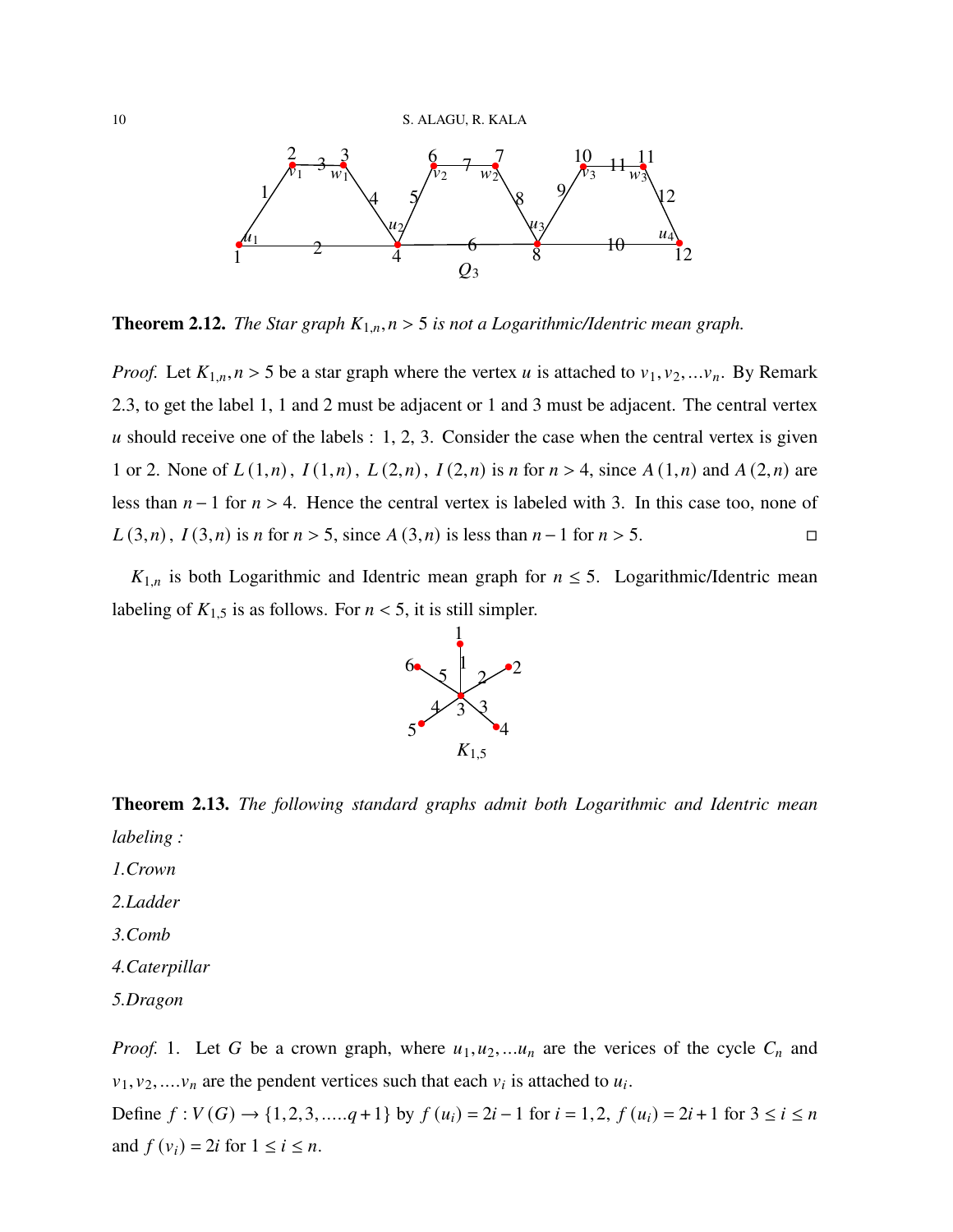2. Let  $L_n$  be a ladder graph with  $u_1, u_2, \ldots, u_n$  as vertices of one side of the ladder and  $v_1, v_2, \ldots, v_n$  as vetices on the other side of the ladder such that  $u_i$  is adjacent to  $v_i$ . Define  $f: V(L_n) \to \{1, 2, 3, \dots, q+1\}$  by  $f(u_i) = 1$ ,  $f(u_i) = 3i - 3$  for  $2 \le i \le n$  and  $f(v_i)$  and  $f(v_i) =$  $f(u_i) + 1$  for  $1 \le i \le n$ . Edges  $u_i u_{i+1}, u_i v_i, v_i v_{i+1}$  receive the labels  $3i - 1, 3i - 2, 3i$  respectively.

3. Let G be a comb graph such that for  $1 \le i \le n$ ,  $v_i$  are the vertices of the path and  $u_i$  are the pendent vertices with every  $u_i$  attached to  $v_i$ .

Define  $f: v(G) \to \{1, 2, 3, ..., q+1\}$  by  $f(v_i) = 2i - 1$  and  $f(u_i) = 2i$  for  $1 \le i \le n$ . Edges  $v_i u_i$ and  $v_i v_{i+1}$  get  $2i - 1$ , 2i as labels respectively.

4. Let G be a caterpillar graph. For  $1 \le i \le n$ , let  $v_i$  be the vertices of the path  $P_n$ ,  $u_i$ ,  $w_i$  be the vertices attcahed to  $v_i$ . Thus G has 3*n* vertices and 3*n* – 1 edges.  $f : V(G) \rightarrow \{1, 2, 3, \dots, q + 1\}$ is defined by  $f(v_i) = 3i - 2$ ,  $f(u_i) = 3i - 1$  and  $f(w_i) = 3i$ ,  $1 \le i \le n$ . Edges  $u_i v_i$ ,  $v_i w_i$ ,  $v_i v_{i+1}$ are labeled with  $3i - 2$ ,  $3i - 1$ ,  $3i$  respectively.

5. Let G be a dragon graph with  $u_i$ ,  $1 \le i \le n$  as the vertices of the cycle  $C_n$  and  $v_i$ ,  $1 \le i \le m$  as the vertices of the path  $P_m$ . Note that  $u_n = v_1$ . Define  $f: V(G) \rightarrow \{1, 2, 3, \dots, q+1\}$  by  $f(u_i) = i$ for  $1 \le i \le n$ ,  $f(v_j) = n + j - 1$  for  $2 \le j \le m$ . Edges  $u_i u_{i+1}$  and  $v_j v_{j+1}$  receive *i* and  $n + j$  as labels respectively.

With respect to the labelings given above all the graphs  $(1) - (5)$  become both Logarithmic and Identric mean graphs. □

Throughout we note that the same labeling works for both the means.

# **3. Acknowledgement**

First author thanks Department of Science and Technology (DST), India, for its financial support through INSPIRE fellowship.

## **Conflict of Interests**

The author(s) declare that there is no conflict of interests.

#### **References**

- [1] J.A. Gallian, A Dynamic Survey of Graph Labeling, Electron. J. Comb. 2012 (2012), DS6.
- [2] F. Harary, Graph Theory, Narosa Publishing House Reading, New Delhi, 1980.
- [3] I.M. Izmirli, An Elementary proof of the Mean Inequalities, Adv. Pure Math. 3 (2013), 331-334.